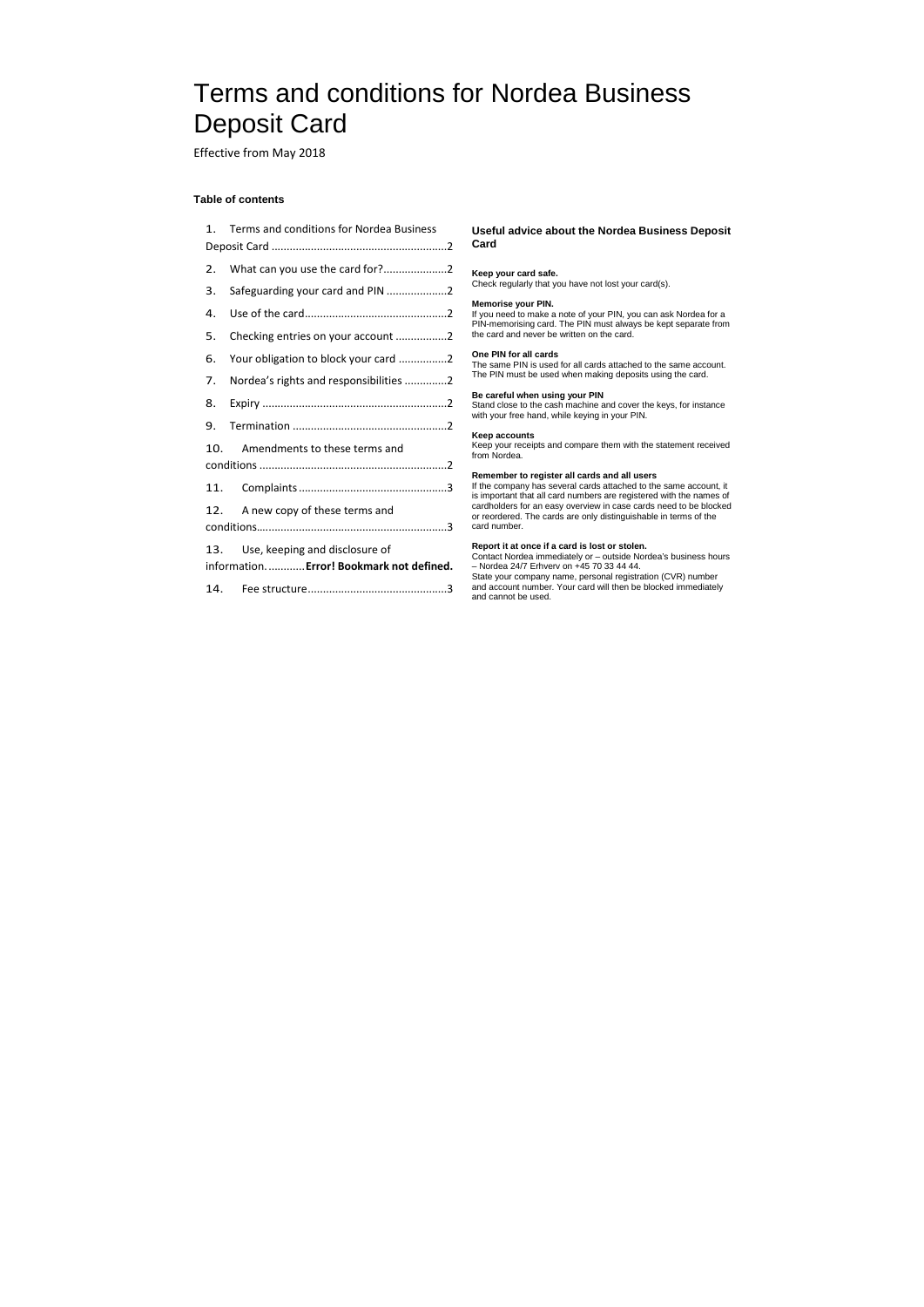**1. Terms and conditions for Nordea Business Deposit Card**  These terms and conditions apply to the use of Nordea Business Deposit Card.

## **2. What can you use the card for?**

2.1. Deposit of cash into a payment account.

You can use your Nordea Business Deposit Card for depositing cash into a payment account via Nordea's ATMs with a deposit function. Deposits can be made in DKK and EUR.

Remove any clips or tape and make sure that the notes are not folded. Coin deposits are not possible.

At nordea.dk/depositcard you can find information on how to make deposits safe and simple with Deposit Card. You can also see the locations of our deposit ATMs.

2.2. Deposit of cash into a payment account

As a general rule, deposits made using the card will be credited to the account on the same business day that the bank receives the amount.

2.3. Maximum deposit

The maximum monthly cash deposit is DKK 250,000 unless otherwise agreed with Nordea.

The card has no limit for cash deposits per day.

#### **3. Safeguarding your card and PIN**

**PIN** 

The PIN is to be used with the card and may be shared with users of the Deposit Card. If several cards are attached to the same account, the PIN will be identical for all the cards. The PIN for the card will be sent automatically. When you receive the PIN, you should examine the letter to see whether it appears to have been opened to reveal the PIN. If it appears to have been opened, you must immediately contact Nordea.

- your PIN becomes known to someone else
- you discover that your card has been misused
- you suspect that your card has been copied
- you otherwise suspect that the card may be misused.

The PIN should be memorised and always kept separate from the card and never be written on the card.

Contact Nordea immediately or – outside Nordea's business hours–- Nordea 24/7 Erhverv on +45 70 33 44 44. State your company name, personal registration (CVR) number and account number. Your card will then be blocked immediately and cannot be used

If you cannot memorise your PIN, it must be kept in a safe place. If you need to make a note of your PIN, you can ask Nordea for a PIN-memorising card.

#### **4. Use of the card**

Insert the card, enter the PIN and place the notes in the tray. Before you accept the deposit shown on the display, make sure that it is the correct amount. You can cancel the deposit if it is not the correct amount.

4.1. Errors and differences

- the account to which your card is attached has been closed
- you fail to comply with these terms and conditions
- your card has been misused or is presumed to have been misused by a third party.

When you have confirmed the deposit, this is the amount that the ATM will count.

In case of a discrepancy between the information on the receipt and the amount deposited, the ATM count will apply.

#### 4.2. Receipt

When depositing cash you should always make sure that you get a receipt. The receipt shows the date, the deposited cash amount, the remaining amount that can be deposited during the current month and part of the account number. You must make sure that the amount shown is in accordance with the deposit made and that the date is correct.

#### 4.3. Credit entries on accounts

The deposits are credited to your account instantly.

#### **5. Checking entries on your account**

You have an obligation to check the entries on your account on an ongoing basis. If you find transactions when checking that do not tally with your receipts or you think that you have not made, you must contact Nordea as soon as possible.

## **6. Your obligation to block your card**

You must contact Nordea as soon as possible to block your card if • you lose your card

When your card has been blocked, you will receive information with an indication of the reason for and the time of the blocking. If a blocked card is found again, you must contact Nordea to agree what action to take.

#### **7. Nordea's rights and responsibilities**

#### 7.1. Nordea's right to block the card

Nordea is entitled to block the card if

Furthermore, Nordea may demand that any cards issued in relation to the account be returned. When Nordea has blocked the card, you will receive information with an indication of the reason for and the time of the blocking.

7.2. Replacement of the card

Nordea may at any time replace the card.

7.3. Industrial disputes

You cannot use your card in Denmark if Nordea is involved in an industrial dispute. As soon as possible after the commencement and end of such dispute you will be informed by advertisements in the press or otherwise.

#### **8. Expiry**

You can use your card up to and including the date of expiry stated on the card, after which the card is no longer valid. You will receive a new card before the expiry date of your old card.

#### **9. Termination**

Nordea may terminate the agreement by giving two weeks' notice. Nordea may also terminate the agreement in full or with effect for individual cardholders if the accountholder and/or the cardholder does not fulfil – or is expected not to fulfil – its obligations towards the bank in accordance with these terms and conditions. The agreement may for instance be terminated if the accountholder or the cardholder is subject to insolvency proceedings, suspends payments, has financial difficulties, dies or in any other way is incapable or expected to be incapable of fulfilling its obligations.

You may terminate the agreement with Nordea without notice.

If the agreement is terminated by you or Nordea, you must return the card to Nordea.

If you return the card by post, you must cut it in two across the magnetic stripe before you send it.

#### **10. Amendments to these terms and conditions**

Amendments to these terms and conditions and changes to the tariffs may be made by giving two weeks' notice. You will be informed of the amendments and changes either by letter or electronically. You are under an obligation to notify Nordea of any changes in your home address and/or e-mail address and it is your responsibility that you do not receive information about amendments and changes if you have not notified Nordea of changes in your home address and/or e-mail address. An amendment to these terms and conditions will be deemed to be approved by you unless you have informed Nordea before the new